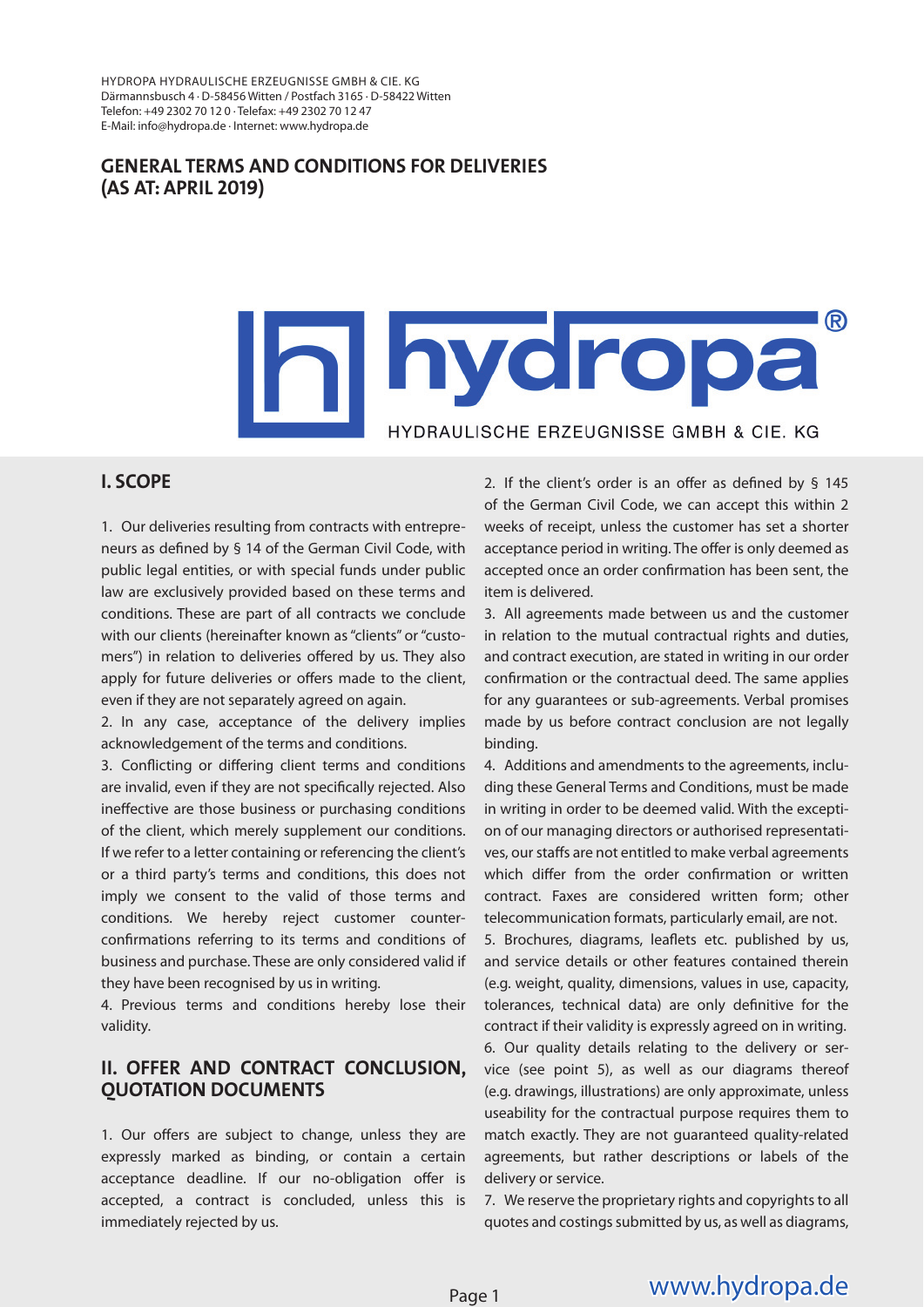illustrations, calculations, brochures, catalogues, models, tools and other documents and aids provided to the customer. The customer must not make these items or their content accessible to third parties, publish them, use them themselves or through third parties, or reproduce them without our express consent. At our request, the customer must return all items to us and destroy any copies thereof if they are not longer needed for conventional business processes, or if negotiations do not result in a contract.

# **III. QUALITIES, DIMENSIONS, WEIGHTS; SERVICE CHANGES/DEVIATIONS**

1. Unless otherwise agreed, qualities and dimensions of the material to be provided by us are governed solely by the German materials standards. Deviations within the DIN scope are permitted.

2. We reserve the right to make conventional changes or deviations from the agreed service (e.g. in relation to quantity, weight, quality). Changes or deviations can also be made in the event of just cause, particularly if they are technically necessary, and the change/deviation is feasible for the customer.

# **IV. PRICES, MINIMUM ORDER VALUE, EX-PENSES FOR SERVICE MODIFICATIONS, AS-SEMBLY COSTS, PRICE CHANGE**

1. Our prices apply for the services and deliveries listed in the order confirmations, respectively in the contract. Additional or special services are charged separately. Unless otherwise agreed, the prices are considered "ex works Witten" plus packaging and the legal VAT. Export deliveries are exclusive of customs duties, fees and other public charges. The legal VAT valid on the invoice date is shown separately on the invoice. If the customer asks for the goods to be sent, the transport costs are charged extra.

2. Expenses incurred as a result of changes made to the type or scope of the delivery/service at the purchaser's request after our order confirmation/contract conclusion and/or incurred by fulfilling subsequent or unforeseeable official requirements are similarly charged in addition to the agreed purchase price.

3. Unless otherwise agreed, assembly costs are charged separately.

4. If items deliveries or services are not provided as per the contract within two months of contract conclusion, we reserve the right to change our prices if any cost reductions or cost increases beyond our control, particularly due to tariff agreements or material price changes, arise between the time of contract conclusion

and the delivery/service due date. These will be proven to the customer upon request.

#### **V. DELIVERY AND SERVICE TIME, IMPEDI-MENT TO PERFORMANCE, PARTIAL DELIVERY**

1. The delivery/service time stated by us is only approximate, unless a binding delivery/service time has been agreed on or expressly guaranteed by us in writing as being binding. Insofar as shipment has been agreed on, the delivery periods and dates refer to the time of handover to the shipping company, freight forwarder or other parties otherwise hired for transportation purposes.

2. The delivery/service time stated by us starts when the customer receives our order confirmation. Irrespective of our rights resulting from customer defaults, we can ask the customer to extend delivery or service times or postpone delivery and service dates by the duration for which the customer fails to comply with its contractual obligations.

3. The delivery period/deadline is extended by the duration of a temporary performance impediment beyond our control. This also applies if said performance impediment occurs at our supplier's end or its subcontractor's end. We will immediately inform the customer of the reason and expected duration of the delay. If the impediment is not expected to end within an appropriate time frame, we and the customer can partially - if a partial delivery is usable for the customer within the scope of the contractual purpose, or fully withdraw from the contract. However' the customer's right of withdrawal requires that the customer first set us a reasonable deadline to render the service, and that this lapse unsuccessfully. This deadline must be set under penalty of non-performance. Deadlines do not need to be set in the cases stated in § 323 Para. 2 of the German Civil Code. In the case of resignation, we will reimburse the customer the consideration, if already provided, immediately - in case of partial withdrawal from the contract: pro rata. 4. Instead of one single delivery/service, we are entitled to make partial deliveries for deliveries/services consisting of multiple components within the delivery/service period, but only if

- the partial delivery can be used by the customer for the contractual purpose,
- delivery of the rest of the ordered items is quaranteed, and
- the customer does not incur any significant additional expenses or costs from this (unless we declare ourselves willing to bear these costs). Additional shipping costs are to be borne by us.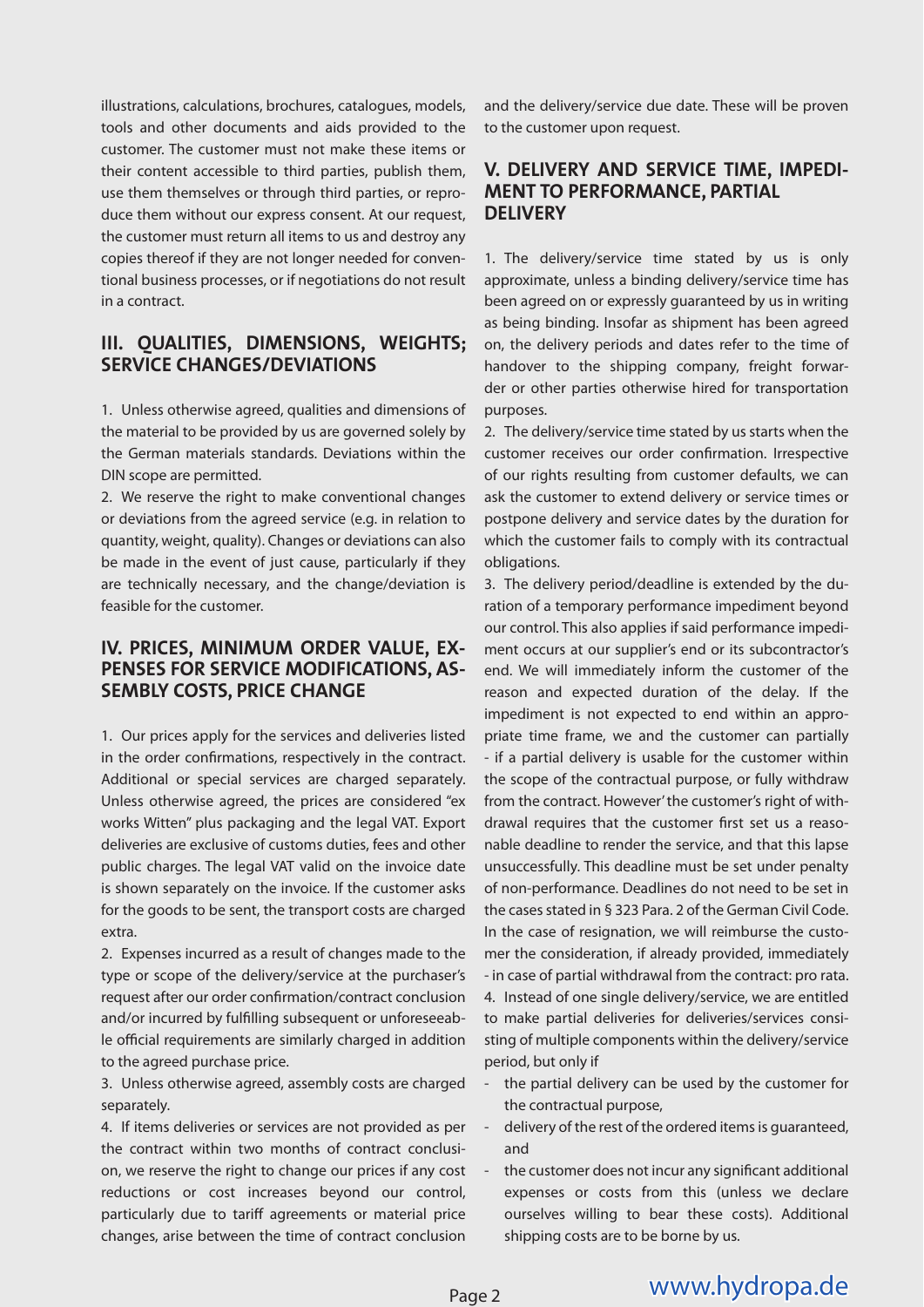### **VL. PLACE OF PERFORMANCE, SHIPPING AND TRANSFER OF RISK FOR DELIVE-RIES, DEFAULT OF ACCEPTANCE (STORAGE COSTS), ACCEPTANCE TESTS**

1. Unless otherwise stated, the place of performance (fulfilment) for all obligations resulting from the contractual relationship is Witten. If we are also responsible for installation/assembly, the place of performance is the place of installation.

2. Deliveries are made "ex works".

3. We choose the type of packaging, dispatch route, and mode of transport at our own discretion.

4. Items ready for shipment must be retrieved immediately. If not, we are entitled to choose to either dispatch or store the items at the client's expense and risk.

5. Risk is transferred to the customer no later than when the item is handed over to it for mail order purchases, or, for deliveries made free to the destination, no later than when the item is delivered to the transporter, whereby the start of the loading process constitutes the definitive time.

6. If the customer defaults with acceptance or culpably breaches other participation duties, we are entitled to demand compensation for any resulting damages, including any additional expense. This is subject to further claims or rights. Insofar as the requirements in clause 1 of this section are met, the risk of accidental loss or deterioration in the purchased item is transferred to the customer at the time the item is deemed ready for shipment. In the event of defaults in acceptance, our liability is limited as per point XI of these General Terms and Conditions. 7. If the delay in acceptance by the customer leads to a delay in delivery, the customer bears the storage costs. In case of storage by us, the storage costs amount to 0.25% of the invoice amount of the delivery items to be stored per completed week, but not more than 10% of the invoice amount of the items to be stored. The customer is allowed to prove that we did not incur any damage or significantly lower damage. We are allowed to prove that higher damage has occurred.

8. The rules above also apply for partial deliveries.

9. We have taken out transport insurance for all deliveries, making us exempt from forwarding insurance. The supplier must inform the shipping company or freight forwarder of this.

10. Insofar as an acceptance test must be conducted, the purchased item is deemed as accepted if

- the delivery and insofar as we are also responsible for installation/assembly – the installation/assembly has been completed,
- we have advised the customer of this, citing notional acceptance as per point VI.10., and asked it to conduct

an acceptance test,

- the delivery or installation/assembly took place 12 working days prior, or the customer has started using the purchased item (e.g. started up operations using the delivered system), and in this case, delivery or installation/assembly took place 6 working days prior, and
- the customer fails to conduct an acceptance test within this time frame for a reason other than a reported defect which makes it impossible or significantly difficult to use the purchased item.

# **VII. DEFAULT IN PERFORMANCE BY THE CUSTOMER (ACROSS-THE-BOARD DAMA-GE CALCULATION)**

1. A default in performance exists if the customer unjustly dissociates itself from the contract, particularly if it unjustly withdraws from the contract, terminates the contract or refuses to duly fulfil the contract.

In this case, after being set an appropriate extension period and allowing this to lapse unsuccessfully, the customer is obliged to compensate us for all resulting damages. We are entitled to charge a flat rate for damages, whereby the compensation amount is determined by the order value. In the event of a lump-sum charge, 5% of the delivery's order value can be charged as compensation. In the event of partial deliveries, the compensation totals 5% of the partial delivery's value. We reserve the right to claim higher damages.

2. If the client disputes the compensation amount, it must prove that no damages or significantly less damages were caused.

# **VIII. PAYMENT CONDITIONS, DEFAULT, OFF-SETTING, WITHHOLDING RIGHT**

1. Unless otherwise agreed, orders valued at over EUR 5,000 must be paid without any deduction, with 1/3 of the purchase price paid upon receipt of the order confirmation, 1/3 of the purchase price upon receiving notice that items are ready for shipment and 1/3 of the purchase price immediately after delivery.

2. For the rest, the legal payment due-date rules apply.

3. If the customer does not pay by the due date, the outstanding amounts incur an interest of 5% p.a. starting from the first overdue day; this does not affect the right to claim higher interest or further damages in the event of default.

4. The customer is without further explanation by us, 31 days after delivery in default of payment, as far as he has made no payment and unless otherwise agreed.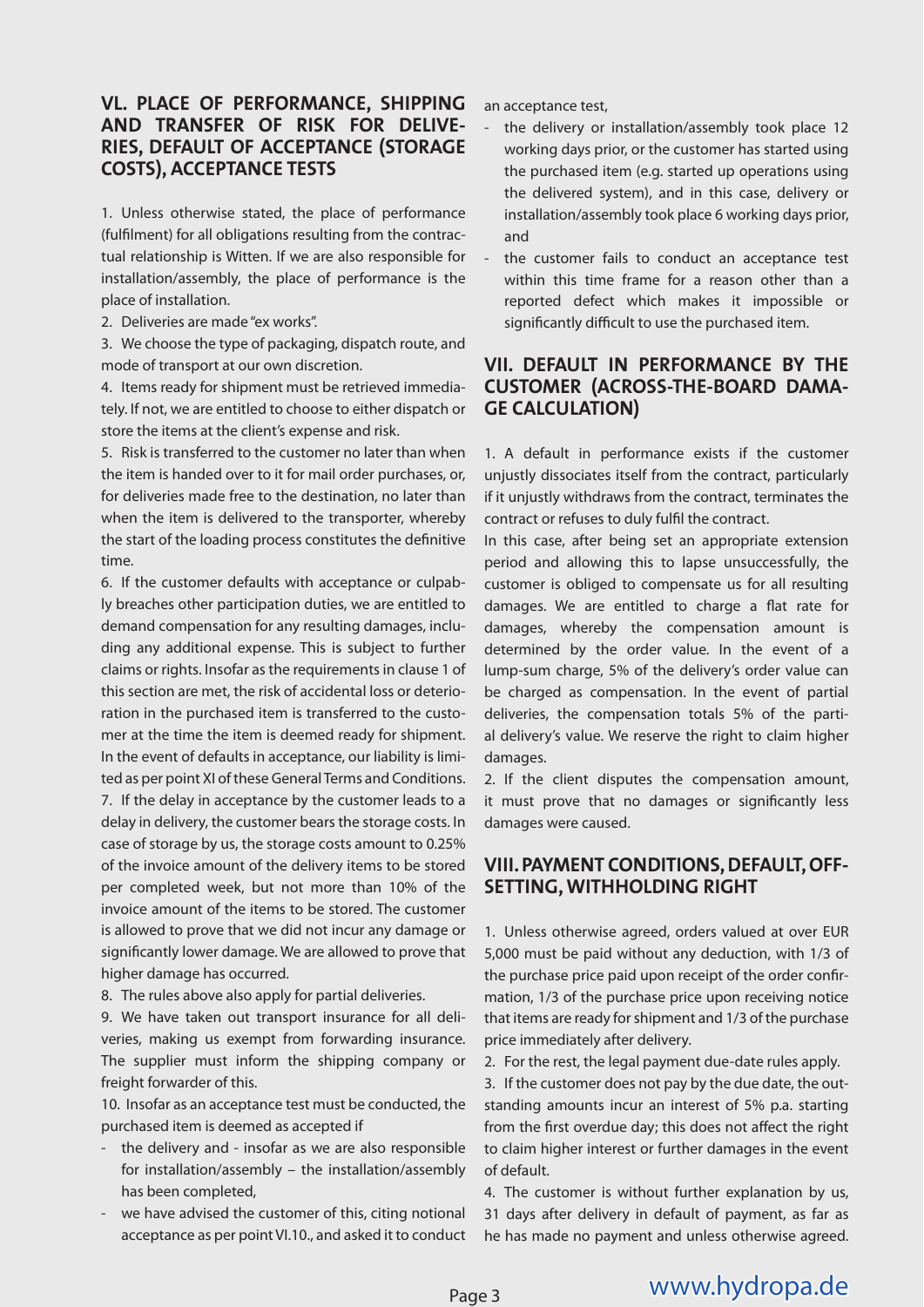This shall not affect any default in accordance with the statutory provisions.

5. We agree to charge a reminder fee of 8.00 EUR for each reminder sent by us, excluding any reminder which causes the default, unless the customer proves that the damages suffered by us are much less than the aforementioned flat rate.

6. The default interest is 12%, subject to further damage claims.

7. The customer is only entitled to offset claims if its counterclaims are legally established, undisputed or acknowledged by us.

8. The customer cannot refuse a service or exercise withholding rights, unless its counterclaims are legally established, undisputed or acknowledged by us.

9. We are entitled to only provide outstanding deliveries or services in return for advance payment or a security deposit if we become aware of circumstances indicating a significant deterioration in the customer's credit rating, and which imply a risk that the customer may not pay our outstanding claims resulting from the contractual relationship (including from other individual orders for which the same framework contract applies).

10. All offsetting requirements are based on the time our claim arises, not its payment due date. Offsetting can be performed as a cash payment, payment by bill of exchange, cheque or other payment. In the event of current account relationships, the offsetting agreement covers the balance. If the claims or liabilities are due on different days, the value date is used.

### **IX. NON-PERFORMANCE - DEADLINES, CUSTOMER WITHDRAWAL**

1. In the event of non-performances affecting our contractual obligations (e.g. default, poor performance, breach of proprietary and auxiliary obligations, infeasibility, partial non-fulfilment), the deadline to be set by the customer by law must be done so in writing in order to be valid. Point II.4 last clause of these General Terms and Conditions applies with regards to written form.

2. If the non-performance is not our fault, the customer is not entitled to withdraw from the contract – except in the cases expressly stated in these conditions. In this case, the provisions of § 326 Para. 1 and Para. 4 of the German Civil Code apply. This does not affect the legal right of withdrawal in the event of defects.

3. In the event of non-performance caused by us, the customer is entitled to withdraw as per the law. The deadline to be set by it in accordance with the legal regulations must also be done so in writing, under penalty of non-performance. Withdrawal must be declared in writing. Point II.4 last clause of these General Terms and Conditions applies with regards to written form.

4. In the event of partial non-fulfilment caused by us, the customer is entitled, as per the requirements in point 3, to withdraw from the contract in relation to the partial services/deliveries not yet provided. It can only withdraw from the entire contract if the partial services/deliveries already made are of no interest to it.

5. The deadline set for us as per point 3 and 4 is considered as having been upheld if we advise, by the deadline, that we are ready to provide the delivery/service. The delivery/service must then be immediately provided.

# **X. DEFECTS AND WARRANTIES**

1. Any defect rights / claims for defects shall not exist in case of only minor variations from the agreed specifications or in case of minor limitations in usability.

2. The limitation period for claims and rights of the customer on account of defects of deliveries is 1 year from the delivery or, if acceptance is required, one year from acceptance. However, this does not apply in cases of § 438 paragraph 1 No. 1 German Civil Code (defects of title for immovable items), § 438 paragraph 1 No. 2 German Civil Code (building work, items for building work), or § 634 a paragraph 1 No. 2 German Civil Code (building work or work, the success of which consists in the provision of planning and/or supervision services). Any cases excepted in above sentence 2 of No. 2 are subject to a limitation period of 3 years. However, the provisions of this No. X does not apply as a whole for the limitation of recourse claims of the seller under § 445b paragraph 1 German Civil Code in case that the end user is a consumer.

3. The limitation periods under No. 2 shall also apply to all claims for damages against us which are in connection with the defect - independent of the legal basis of claims. 4. For the limitation periods of No. 2 and 3, the following shall apply:

a) The limitation periods shall not apply in the case of intention and of fraudulent concealment of a defect or in the event that we have given the purchaser a guarantee as to the properties of the delivery item.

b) Furthermore, the limitation periods for claims of damages shall also not apply in the event of grossly negligent breach of duty in case of - not in the delivery of a defective article, or respectively a poor work performance existing in - culpable breach of essential contractual duties, in the case of culpable damage to life, limb or heath or in case of claims under the German Product Liability Act.

c) The limitation periods for claims of damages shall also apply to the reimbursement of expenses incurred in vain. 5. The limitation periods for all claims begin when the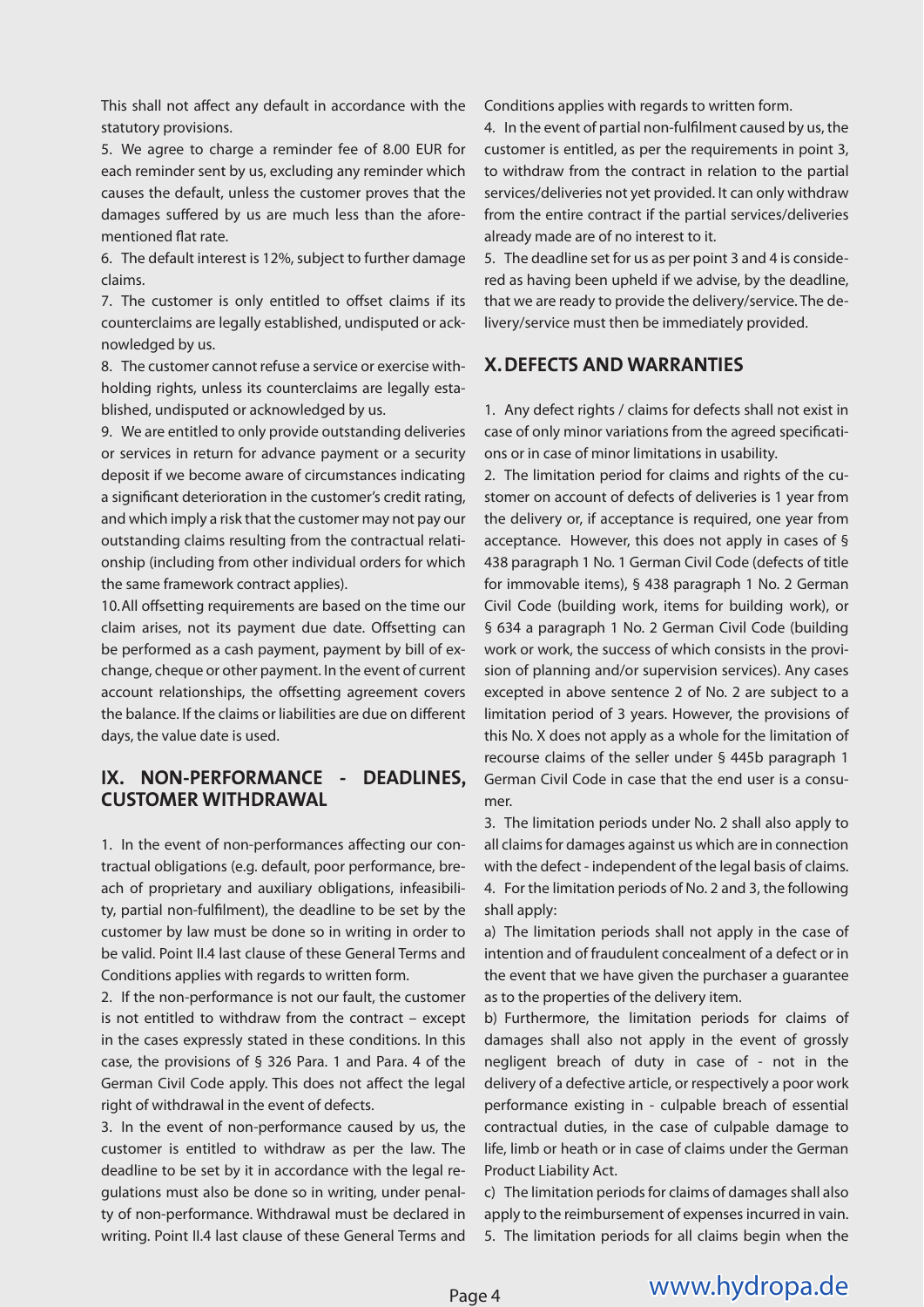goods are delivered or in case of required acceptance of them.

6. Unless expressly otherwise agreed, the statutory regulations on the start of the limitation period, suspension of the period, stay and recommencement of the period remain unaffected.

7. The aforementioned provisions shall apply accordingly for claims of damages which are not in connection with a defect; for the limitation period of such claims, No. 2 Sentence 1 shall apply.

8. The above regulations are not linked with reversal of the burden of proof to the disadvantage of the customer. 9. In case of a contract representing a commercial sale acc. to §§ 373 ff. German Commercial Code, the rights of the customer with regard to defects shall be subject to the condition that the customer has complied with the duty to examine and notify nonconformity according to section 377 HGB (German Commercial Code): The delivered objects shall be accurately inspected immediately after delivery to the customer or to any third party appointed by the same. They shall be deemed to be approved if we have not received a written notification of defects pertaining to visible defects or other defects visible in the course of a prompt, thorough examination within 7 working days following delivery of the delivery object or within 7 days after detection of the defect or any other earlier point in time at which the defect was recognisable to the customer with normal usage of the delivery object with more detailed examination. In case of a purchase agreement which is no commercial purchase (e.g. because the purchaser is a non-merchant), the customer has to notify us immediately about obvious or visible defects. If this does not take place, the goods shall be considered approved. If a defect is revealed subsequently, it must be notified immediately on being discovered; otherwise the goods shall be considered approved despite the said defect.

The aforementioned requirements for inspecting goods and making complaints shall also apply when a defect becomes known within the framework of a supplier regress (§445a paragraph 4 German Civil Code).

10. The notice of defect must be made in writing. No. II.4 last sentence of this General Terms and Conditions shall apply with regard to adherence to the written form. The defect/defects have to described by the customer as concretely and detailed as possible.

11. Irrespective of further claims to which we are entitled, the customer shall compensate us for any examinations in the event of any unjustified notice of defect. 12. If there is a defect of the delivery item , we shall have the right to chose, within a reasonable time period and at our discretion, between supplementary performance in the form of remedy of the defect or delivery of a new

item free of defects. The customer need not set a period of limitation to us for the supplementary performance, provided that setting of a deadline is unnecessary in compliance with the law. In the event of supplementary performance, we are obliged to bear all expenses required for it, especially transport, travel, labour and material costs, provided that they do not increase due to the fact that the purchased item was transported to an other place than the legal place of performance. 13. The obligation to become active on account of a notice of defect does not exist to us as long as the customer is obliged to perform in advance and the customer has not fulfilled the performance to be rendered in advance. This shall apply particularly to agreed payments. Also a justified claim shall not free the customer of the payment obligation (cf. No. VIII. 8).

14. Where a new, defect-free item is supplied, the customer shall be obliged to surrender to us, or compensate us for, the benefits drawn in accordance with § 346 German Civil Code.

15. If the supplementary performance fails (also under which impossibility, unreasonableness, refusal or undue delay has to be understood), then the customer's right of subsequent performance shall expire. In this case, there shall be no right of the customer to carry out rectification. The customer shall be entitled at own discretion to demand cancellation or reduction according to the statutory regulations.

16. Any remedial work carried out shall not lead to recommencement of the limitation period, but merely to a suspension of the period in accordance with § 203 German Civil Code.

17. Our liability shall expire when goods we delivered or produced with original parts were replaced by parts of other origin provided that the defect was caused by such foreign parts. The same shall apply if rework, repairs or modifications of goods delivered by us have not been made by us but by any third party without our prior written approval, provided that the defect was caused by these works. In any case, the customer shall bear the additional costs occurred by the changes.

18. The warranty-modifying provisions in case of a supplier regress (§§ 445a, 445b, 478 German Civil Code) shall remain unaffected from the regulations of the No. 1 to 17.

19. Unless otherwise agreed, warranties by us in the applicability of the law are not given to the customer. Manufacturers' guarantees shall remain unaffected by this.

20. A delivery of used objects agreed in an individual case with the customer shall exclude all and any guarantee. The same shall apply for goods which are expressly sold as "degraded material".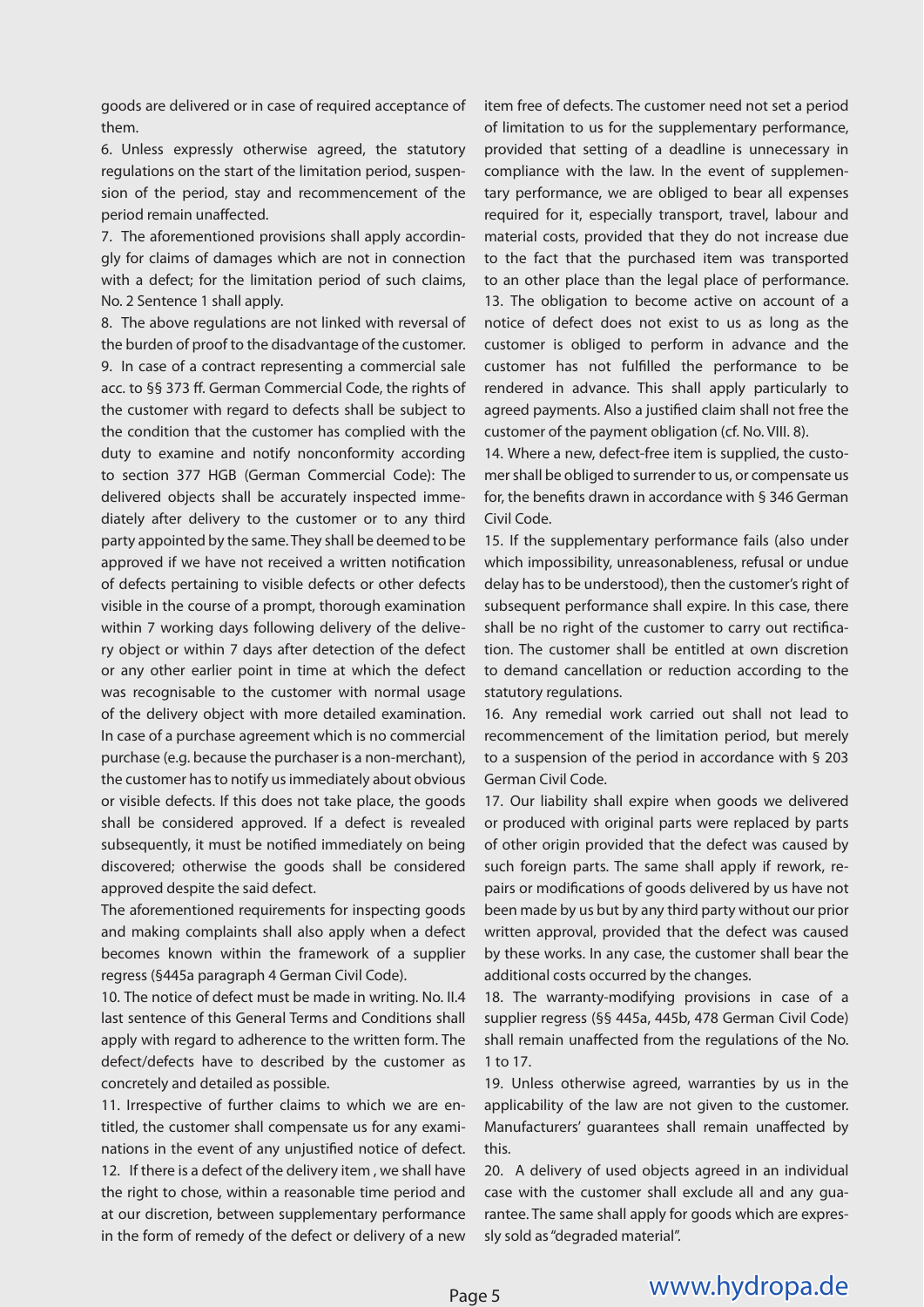#### **XI. LIABILITY LIMITATIONS**

1. Insofar as we are at fault, our liability for compensation, regardless of the legal grounds, particularly due to impossibility, default, defective or incorrect delivery, contractual breach, breach of obligations during contractual negotiations, and unauthorised actions, is limited as per this point XI.

2. We are liable in accordance with legal regulations in cases of malice or gross negligence by our company, including by a representative or vicarious agent as well as in case of a culpable causation of damage to life, body, and health. Our liability in cases of gross negligence shall be limited to foreseeable damage typical of the contract concerned if none of the exceptional cases listed in sentence 1 or sentence 3 of this number applies. Furthermore, we shall be liable in accordance with the Product Liability Act on account of culpable infringement of material contractual duties or provided that we can be accused of fraudulent concealment of a defect or we have assumed a warranty for the condition of the delivery item. Liability for the violation of material contractual obligations shall, however, be limited to foreseeable damage typical of the contract concerned if not an other exceptional case stated in sentence 1 or 3 of this number 2 exists at the same time.

3. The provisions of the aforementioned number 2 shall apply to all claims of damages (particularly for damages apart from the service and damages instead of the service) for whatever legal reason, in particular for defects, breach of duties under the contract or liability in tort. These provisions shall also apply to claiming expenses incurred in vain.

4. The above regulations are not linked with reversal of the burden of proof to the disadvantage of the customer. 5. The existing liability disclaimers and limitations apply similarly for our boards and committees, legal representatives, employees and other assistants, as well as for their personal compensation liability.

#### **XII. PROPRIETARY RIGHTS**

1. According to this point XII., we vouch for the fact that the delivery item is free of industrial proprietary rights or third-party copyrights. Each contractual party will immediately advise the other in writing if any claims are raised against them for breach of such rights.

2. In the event the delivery item breaches an industrial proprietary right or third-party copyright, we will choose to either modify or replace the delivery item, at our expense, so that no more third-party rights are breached but the delivery item still fulfils the contractually agreed

purposes, or grant the customer a usage right by virtue of a licensing agreement. If we are unable to do this within a reasonable time frame, the customer is entitled to withdraw from the contract or reduce the purchase price appropriately. Any customer compensation claims are governed by the restrictions in point XI. of these General Terms and Conditions.

3. In the event of legal breaches caused by products delivered by us but made by other manufacturers, we will choose to either assert our claims against the manufacturer and upstream suppliers on behalf of the customer, or assign them to the customer. Claims against us only exist in the cases mentioned here in point XII. if judicial assertion of the aforementioned claims against the manufacturer and upstream supplier has been unsuccessful or is futile, e.g. due to bankruptcy.

#### **XIII. RETENTION OF TITLE**

1. We reserve the right to retain ownership of the items supplied by us until all our claims from the business relationship, including future claims, from contracts concluded simultaneously or subsequently, are settled. This also applies if some or all of our claims have been included in an ongoing invoice, and the balance has been set and acknowledged. The item, as well as the substitute item governed by the retention of title as per this point XIII is hereinafter known as the reserved item.

2. In the event the customer falls into default with payment, we are entitled to retract the reserved item after sending a reminder, and the customer is obliged to return it.

3. Once the reserved item has been retracted, we are authorised, but not obliged, to use it. The net proceeds are credited against the customer's liability – minus the appropriate usage costs. If our withdrawal right is not exercised, we are entitled to a compensation right in the legally stipulated cases.

4. During the retention of title period, the customer is obliged to handle the reserved item with care. It is particularly obliged to insure it, at its own expense, against fire damage, water damage and theft. The customer must perform regular maintenance and inspection work at its own expense, insofar as these are necessary.

5. When asserting the retention of title, and seizing any reserved items, we are only entitled to withdraw from the contract if an appropriate performance deadline set by us has elapsed, and we expressly declare our withdrawal. 6. The customer must immediately inform us of seizures, other third-party interventions or damages to/destruction of the reserved item or part thereof, to as to enable us to assert our ownership rights. The same applies in the event bankruptcy proceedings are initiated on the

# www.hydropa.de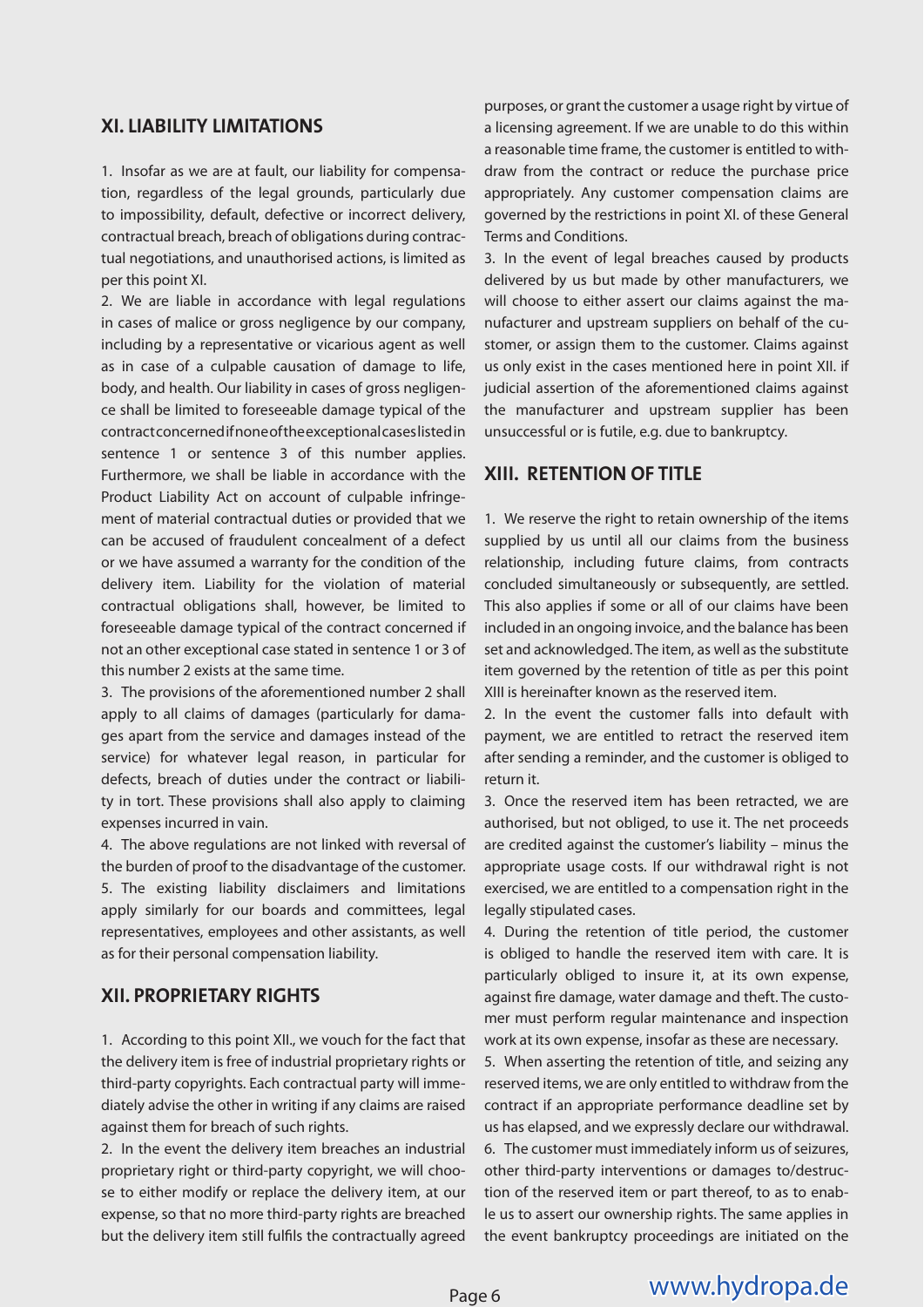customer's assets. Insofar as the third party is not able to reimburse us for the relevant prosecution costs, including the judicial and extrajudicial costs for third-party proceedings, the customer is liable for the loss we incur.

7. The request to initiate bankruptcy proceedings on the customer's assets entitles us to immediately withdraw from the contract and demand immediate return of the reserved item.

8. Until the enforcement event occurs, the customer is entitled to resell and/or process the delivered item as part of its normal business operations. Pledges and assignment as collateral are permitted.

9. If the item is processed by the customer, it is agreed that this shall be done in our name and on our behalf as the manufacturer, and that we directly acquire ownership or – if the item is processed using materials from several owners, or the value of the processed item is greater than that of the reserved item – co-ownership of the new item based on the ratio between the reserved item's value and the value of the new product. In the event we do not acquire such ownership, the customer immediately transfers its future ownership or co-ownership – in the aforementioned ratio – of the new product to us as collateral. If the reserved item is combined or inseparably mixed with other items to create one new product, and if one of the other items is considered the main component, we, insofar as the item belongs to us, transfer co-ownership of the final product to the customer based on the proportions stated in clause 1.

10. In the event of resale, the customer immediately assigns us, by way of security, all claims against the purchaser or third parties which it incurs as a result of the resale, regardless of whether or not the item has been resold processed or unprocessed. The assignment includes other claims which substitute the reserved item, or are otherwise incurred as a result of the reserved item, e.g. insurance claims or claims resulting from unauthorised actions in the event of loss or destruction. If the delivered item is resold together with other items not belonging to is, the customer's claim against the purchaser, totalling the delivery price agreed on between us and the customer, is considered as having been assigned. If, according to point 9 above, we have co-ownership of the sold item, the assignment is made to us based on our ownership share. The portion of the claims assigned to us must be given priority. If the customer connects the delivery item with a piece of land, he shall, without further declarations, also assign to us his claim, which is due to him as compensation for the connection with a third party, in the amount equal to the amount due by the customer Invoiced price of the delivery item.

The customer remains authorised to collect the assigned claims. This does not affect our entitlement to collect the claims ourselves. We do, however, commit to not collecting the claims and not to revoke the collection authority of the customer, insofar as

• the customer does not duly comply with its payment duties, or

 $\cdot$  bankruptcy is not filed for

• there are no reasonable indications of over-indebtedness or imminent insolvency of the customer

We can otherwise ask the customer to

• advise us of the assigned claims and their debtors,

• provide us with all information necessary for collection,

• provide the relevant documents and advise the debtors of the assignment, unless already done by the customer.

11. In the event the reserved items are resold, the customer commits to reaching an agreement with its purchaser to the effect that ownership is only transferred if the purchaser has fully complied with its payment duty to the customer.

12. If the value of the securities to which we are entitled permanently exceeds the claims due to be protected by more than 20%, we release securities as appropriate, and at our discretion, at the customer's request. The same applies if securities are eventually no longer required.

#### **XIV. NON-TRANSFERABILITY OF CONTRAC-TUAL RIGHTS, ONWARD DELIVERY**

1. The customer may not transfer its delivery entitlement to third parties without our express consent. The same applies for the entitlement to manufacture the promised product. The customer can, in individual cases, raise a plea of estoppel against assertion of assignment prohibition.

2. At our request, the client is obliged to prove the items' whereabouts.

3. If the client or one of its downstream purchasers breaches these conditions, it must pay for the lost profit, insofar as this is proven by us or claims for this are raised against us.

#### **XV. JURISDICTION, APPLICABLE LAW, SEVE-RABILITY CLAUSE**

1. The place of jurisdiction for all disputes arising directly or indirectly from the contractual relationship is, if the customer is a merchant, a legal entity under public law or a special fund under public law, at our option our place of business or the domicile of the customer. For lawsuits against us, our place of business is the exclusive place of jurisdiction. Mandatory legal provisions on exclusive jurisdictions remain unaffected by this provision.